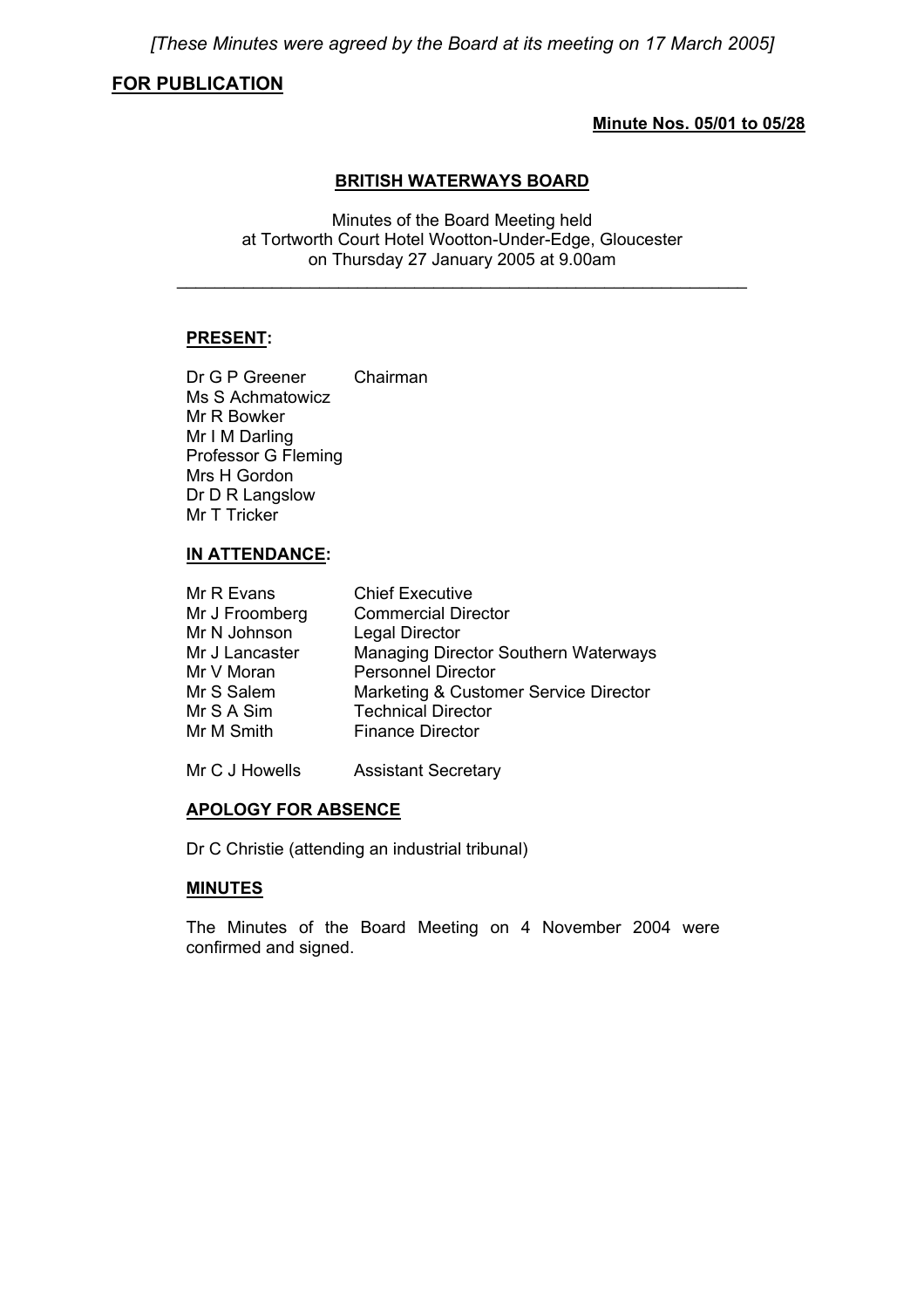## **MATTERS ARISING**

#### **BP Grangemouth (Minute 04/154)**

05/01 [Text omitted as commercially confidential].

 It was noted that Scottish Water would itself be subject to an End-to-End Review and there would be an opportunity for BW to lodge its concerns then.

#### **BWML (Minute 04/167)**

05/02 The Legal Director reported that the Executive was doing further work on the two matters referred to at the previous Board Meeting (i.e. Sawley and Ventures) before submitting these to the Board's Fair Trading Sub-Group for review.

#### **H2O Joint Venture (Minute 04/177)**

05/03 The progress report on the  $H<sub>2</sub>O$  Joint Venture would be submitted to the March Board Meeting.

#### **Covelink (Minute 04/177)**

 The Finance Director updated the Board on progress in pursuing BW's exit strategy from Covelink. He was meeting the Administrator and one of three potential parties who might take an interest in the Company the following day.

#### **CHIEF EXECUTIVE'S REPORT & FINANCIAL REVIEW**

05/04 The Board noted BWB 3174.

#### **Financial Performance**

05/05 The Finance Director tabled the Third Quarter forecast of the year end position by business area. He identified the principal changes and trends since the previous Second Quarter Forecast. He highlighted that spend required (mainly major works) in the remainder of the year to achieve full forecast was lower than last year and the Executive was confident this would be achieved.

> Mr Smith advised that part of the net result would be carried over as recommended in the End-to-End Review.

> The Board welcomed the EVC property gains which the Chief Executive stressed were due to the efforts of the BW teams involved and was reinvested for the long-term benefit of the waterways.

The Board welcomed the update and progress being made.

#### **3-Year Corporate Plan**

05/06 The Chief Executive introduced the draft 3-Year Corporate Plan 2005/06 to 2007/08. He stressed its alignment with the 10-Year Vision and asked for Board members' views on its effectiveness as a vehicle for delivering this.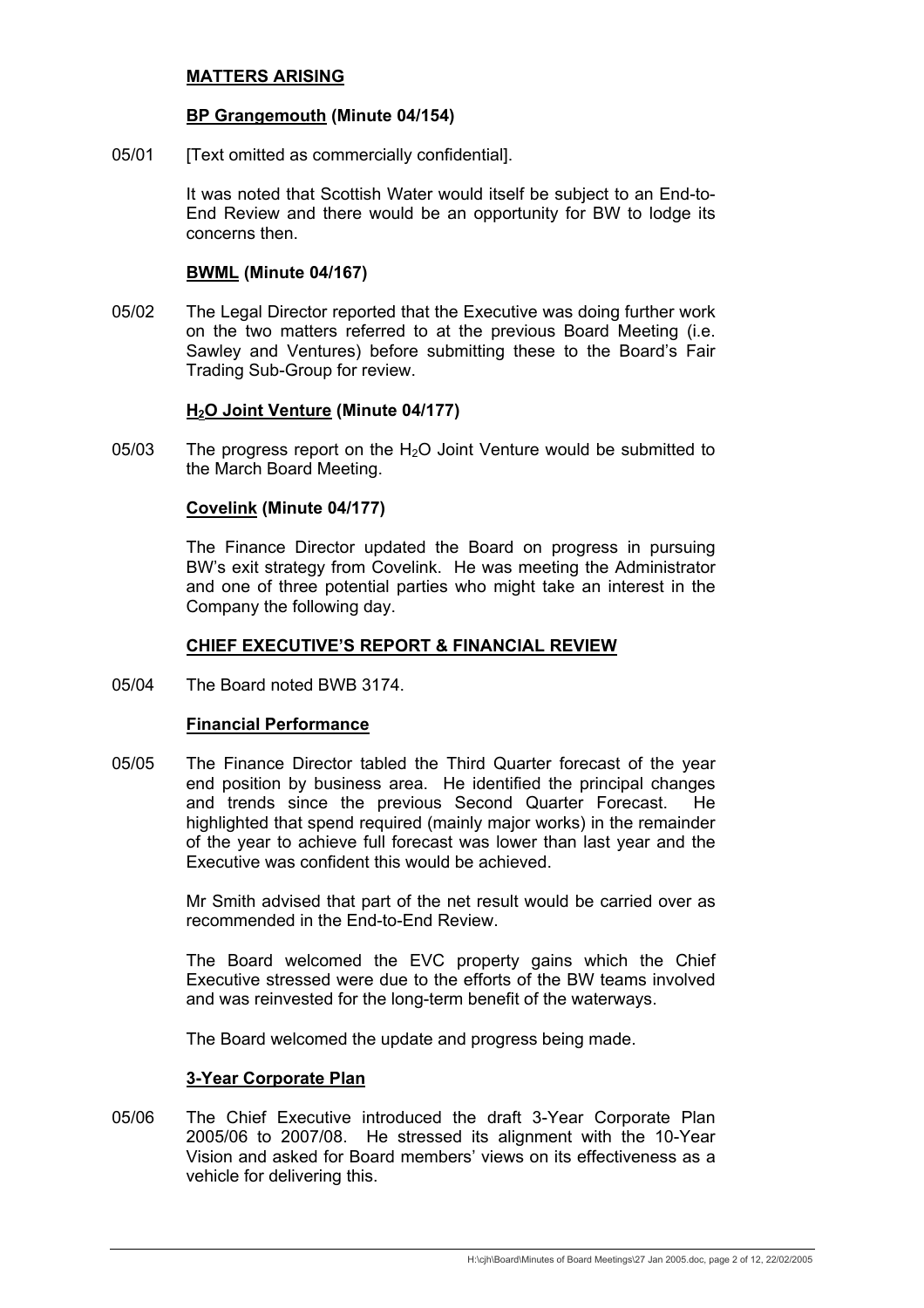Mr Evans than gave a presentation highlighting the main features of the plan and progress relating to the critical success factors for the business.

 The Board particularly welcomed the Chief Executive's commitment to the steady state model for the 2006/07 business planning process. Mr Tricker saw this as the key to BW's efforts to demonstrate what it was delivering to Government and to stakeholders. It would be reviewed as a possible base hurdle by the Remuneration Committee.

 The Finance Director followed this with business area net contributions which showed progress was consistent with achieving the 10-year vision. The risks to this were acknowledged. In particular, the outcome of the 2006/07 Government spending review and implementation of the End-to-End recommendation on carry-over were critical

Board Members' comments on the draft plan included: -

- **(i)** a fuller commentary was needed on visitor attractions, to show they were managed vigorously and the extent of their full contribution (including heritage);
- **(ii)** the core waterway freight milestones should be quantified to include investment and returns;
- **(iii)** where possible, investment in areas of technical expertise such as heritage, environment and water supply needed to be quantified (at the least in terms of staff involvement);
- **(iv)** the resource management and procurement section should be strengthened.

 The Board expressed satisfaction with the overall shape of the document. Further comments were invited in correspondence with a final plan to be presented for review and approval at the March Board meeting.

# **Fair Trading**

05/07 Dr Langslow reported that the principal item at the meeting of the Audit Committee on 19 January had been the marina protocol. He recalled that the Committee had asked PwC to review the controls that BW had put in place to comply with the protocol. PwC had now reported and confirmed that the appropriate controls were in place or were in the process of being so.

> At the Audit Meeting, the Chief Executive had highlighted BWs total commitment to trading fairly and the great effort extending throughout the organisation to achieve this. He had also asked that the relatively modest resources of BWML be recalled when assessing progress and noted that Ministerial consent had only been achieved in the middle of last year.

The Committee's comments on the PwC report had included: -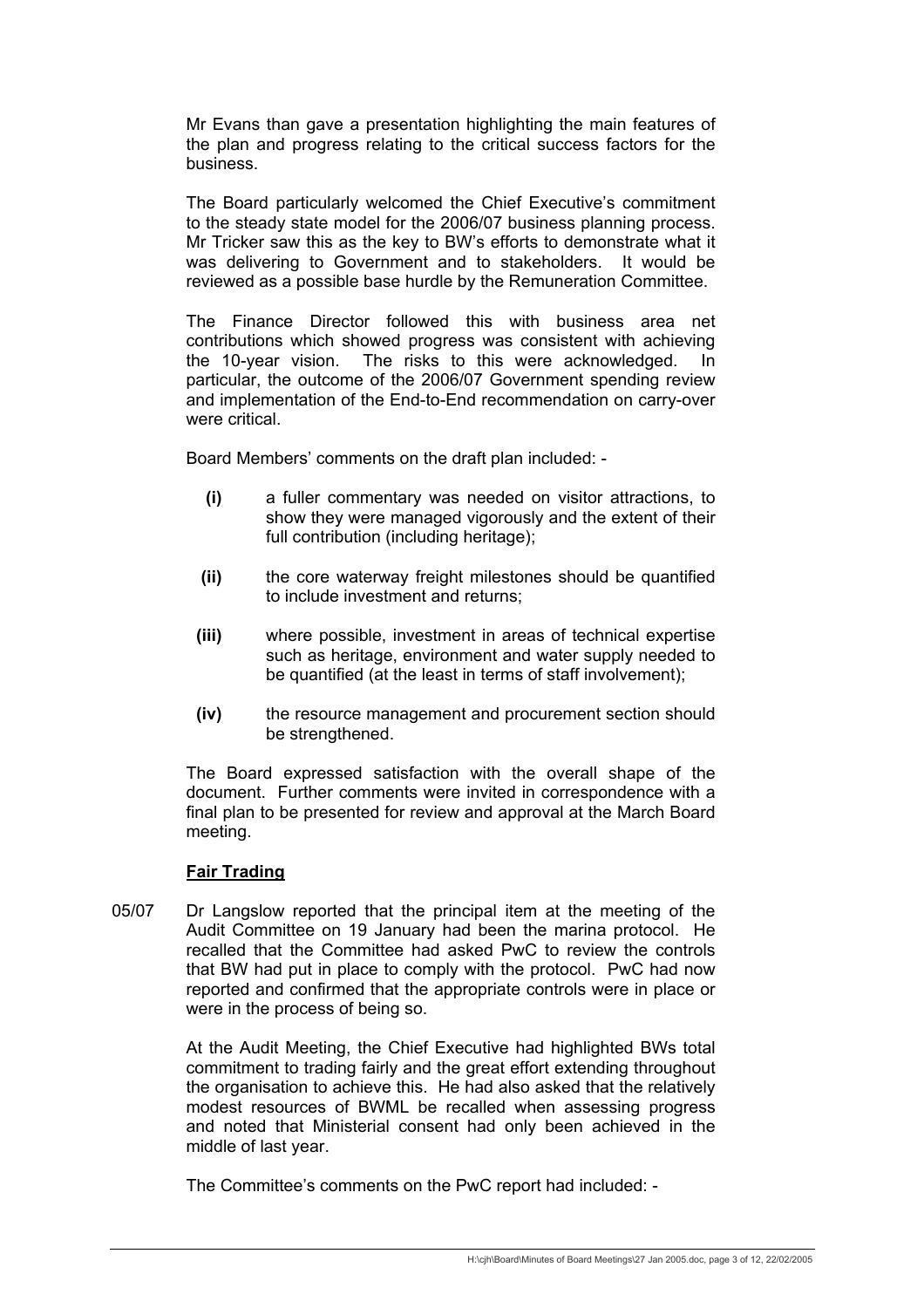- **(i)** 20% was an overstatement of BWs share of the marina business;
- **(ii)** on TUPE and pensions an equitable transfer of costs to BWML should be evidenced;
- **(iii)** on the business rates equivalent, the Chief Executive acknowledged it was important to confirm how this was spent and that this was subject to both internal and external audit;
- **(iv)** it was noted BW should write to every tenant with a BW marina lease with the offer to transfer to the form of lease applied to BWML Marinas.

 Mr Bowker had then given a report to the Committee on behalf of the Fair Trading Sub-Group. The Group had received both the PwC Report and the Internal Audit Report on the marina protocol. The Group had recommended to the Committee that its terms of reference should now be finalised and formally adopted and its work programme, arising from the report, should be established.

 Mr Bowker had also referred to the decision that he and Mr Tricker should meet with Council Members of the British Marine Federation with a view to restoring relations between the two organisations to a sounder footing. BMF now seemed amenable to this and arrangements were being made.

Following this report, the Audit Committee had agreed that: -

- **(i)** an aggressive timetable should be pursued resulting in early publication of the PwC report;
- **(ii)** the finalised formal Terms of Reference of the FTG would be agreed in correspondence with formal adoption to be accompanied by a work programme to follow;
- **(iii)** the Chief Executive would provide FTG with the management response to the PwC recommendations;
- **(iv)** the FTG proposals on BMF were endorsed.

 The Legal Director confirmed that the Fair Trading Sub-Group had met the previous day and was proceeding as agreed. It had additionally been decided that the work plan would include a legal audit of the Protocol under competition law.

 Mr Bowker felt that BW could take comfort that its actions went further than the requirements of competition law.

 The Board welcomed the reports from the Audit Committee and Fair Trading Sub-Group.

 Dr Greener felt that the actions agreed by the Committee gave him the basis to write to the Minister and to provide him with the assurances he seeked. He would do this immediately after the Board Meeting.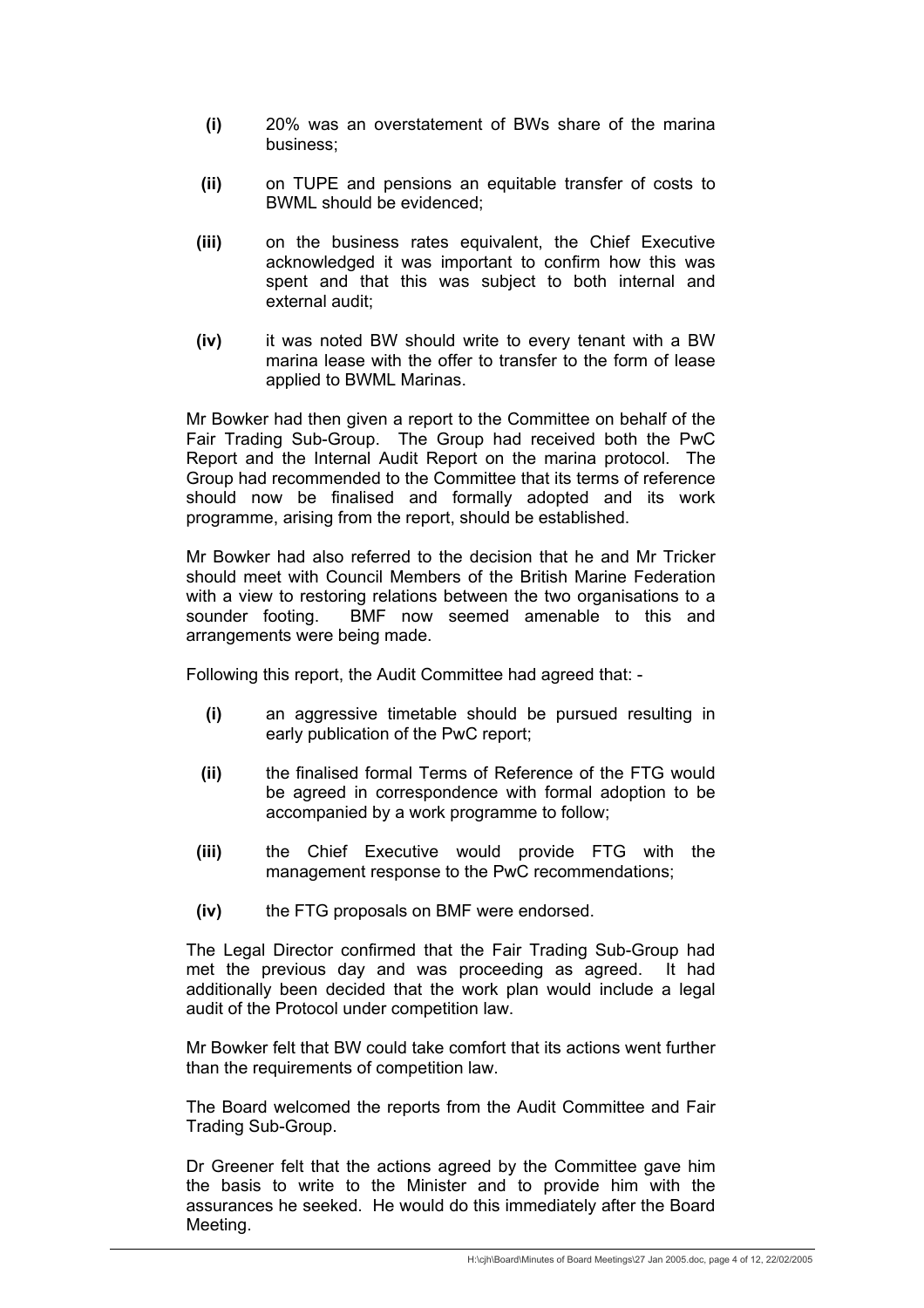### **Caledonian Canal Commercial Operators**

05/08 The Chief Executive recalled the decision to implement the new charging regime on the Caledonian Canal from  $1<sup>st</sup>$  April 2004. This had been accepted by the Trip and Hire Boat Operators. Regrettably, four smaller hotel operators were not complying with the new system and legal action was being taken against them.

### **Board Members' Remuneration**

05/09 The Chief Executive updated the Board on discussions with DEFRA concerning Board Members' remuneration. The matter remained under review by DEFRA. The Shareholder Executive had sent it a letter supporting BW's position.

### **Chief Executive's Briefing**

05/10 The Board endorsed the Chairman's view that whilst providing an essential source of information to them on the business, the Chief Executive's briefing conveyed the breadth of BW activities to stakeholders and others who were interested. It was agreed that the Chief Executive would publish a briefing paper on the web to accompany the Minutes of the Board Meeting concerned.

> In addition to progress on complaints, Board Members felt that other highlights in the briefing included the help provided by Margaret Shackleton, a BW Engineer, to the Sri Lanka Tsunami disaster relief work, the excellent outcome in refurbishing and letting the Sowerby Bridge listed warehouses and the results of BW Equality & Diversity Survey.

> The Chief Executive briefly updated the Board on progress on three topics since the report was prepared.

> On Brent Reservoir, the Environment Agency had asked BW to suggest criteria whereby it might qualify for flood defence funding for Brent Reservoir. This was a helpful development.

> On the Bedford & Milton Keynes Waterway and the decision of the Local Planning Inspector, the Chief Executive confirmed that the Partnership would continue to press to secure the route through the planning process.

> On Freight in London, it was noted that a meeting was to take place with Mr McWhirter on the Waste by Water Project in Hackney.

#### **Complaints**

05/11 The Board reviewed the complaints data to 31 December 2004. This included the first twelve months of the Internal Complaints procedure and of capturing data in the current format.

> The Chief Executive brought the Board's attention to two supplementary issues for inclusion in the report. Firstly, the increase in complaints going to the Ombudsman. Secondly, that twenty-eight complaints had not met the 20 day standard for a response. On the latter, the Chief Executive assured the Board that the tracking process was being improved with timely action in future.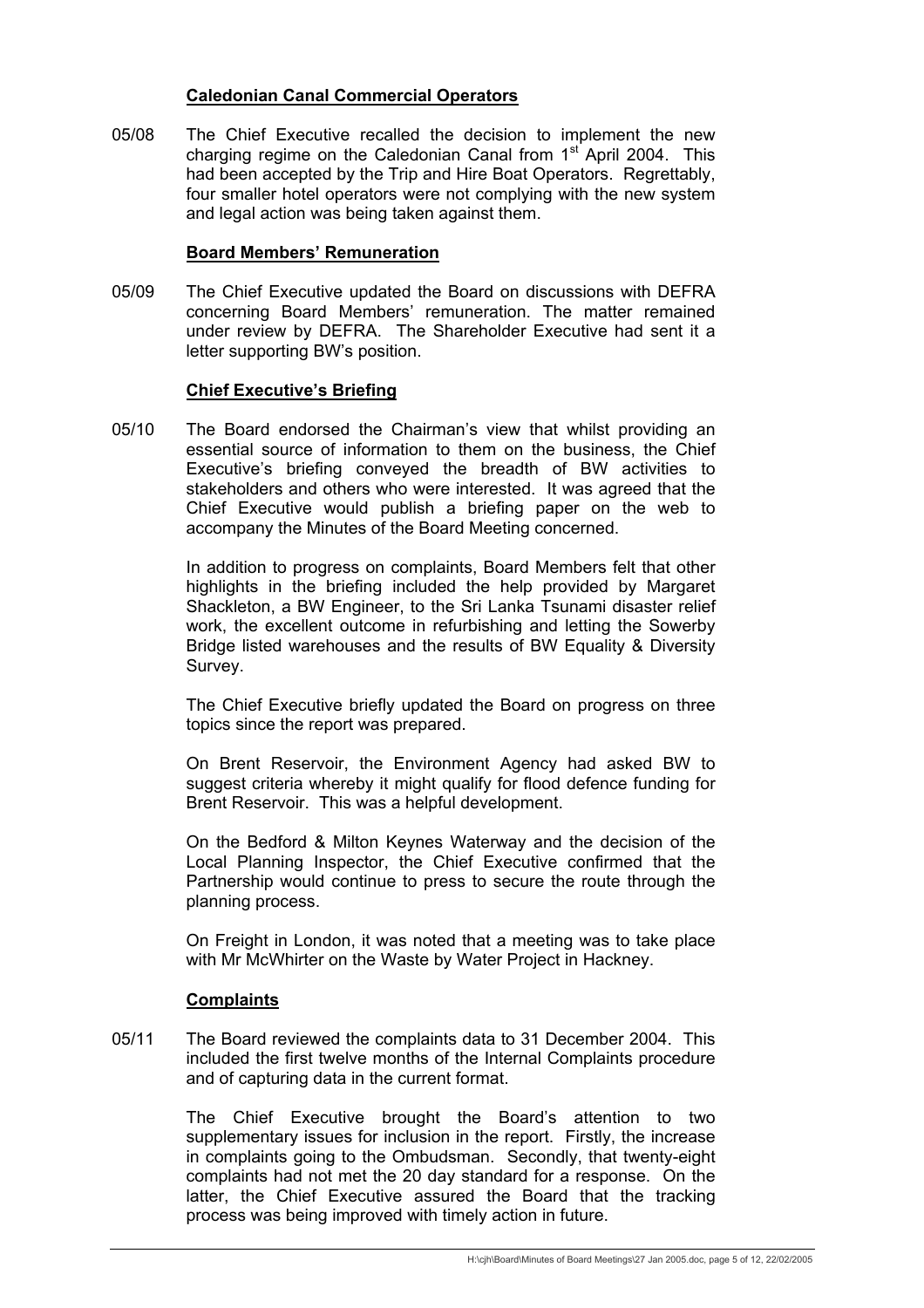Other comments from Board Members on the data presented included the need to explain the two stage HQ review of complaints and that instead of average number of days to respond there should be banding of this time. The high level of complaints in Scotland despite its new reporting methodology, was highlighted and the Executive confirmed this was being addressed.

# **ANNUAL REPORT – HEALTH & SAFETY IN BRITISH WATERWAYS**

05/12 The Board considered BWB 3167.

 The Technical Director referred first to the recent meeting of the Board's Audit Committee and the concerns expressed there over the Worksite Safety and Workboat Safety Audits.

 On Worksite Safety, the Audit Committee had found no formal induction at five of the six active general work programme sites. Mr Sim confirmed that he had fully supported the Audit's recommendation for formal procedures to be introduced and this had subsequently been done. Mr Bowker advised that he had, in the last few days, visited three sites and found the induction to be excellent. Mr Sim confirmed that non-compliance was a disciplinary matter.

 On Workboat Safety, the Technical Director explained that the risks identified in the Audit Report did not pertain to safety and he assured the Board that no workboats operated by BW were unsafe. The Board welcomed the clarification.

 Dr Langslow, Chairman of the Audit Committee, reported that there were further points in the report to be addressed and these would be examined by the Committee in May. This included the competence of crews and recording it in the SAP process.

 The Technical Director confirmed that the West Midlands achievement of no reportable accidents for a year was being analysed so that best practice could be shared.

The Technical Director then highlighted the updates in his report on the investigations into the contractor fatalities at Upper Lode Lock, River Severn and on the Kennet & Avon Canal. On the latter, the Board noted with concern that the Coroner's Inquest was not expected to be held until 2006. This was felt to be unacceptable and the Legal Director was asked to examine the procedures involved and establish whether BW should make representations, including by the Chairman to the Waterways Minister.

 Dr Langslow welcomed the new inspection procedures for length inspections and the expected achievement of the April 2005 target for Principal inspections.

 Mr Tricker, Chairman of the Remuneration Committee, advised that the Board report would form the basis of the safety hurdle for Directors' remuneration and he invited Board Members' comments by March.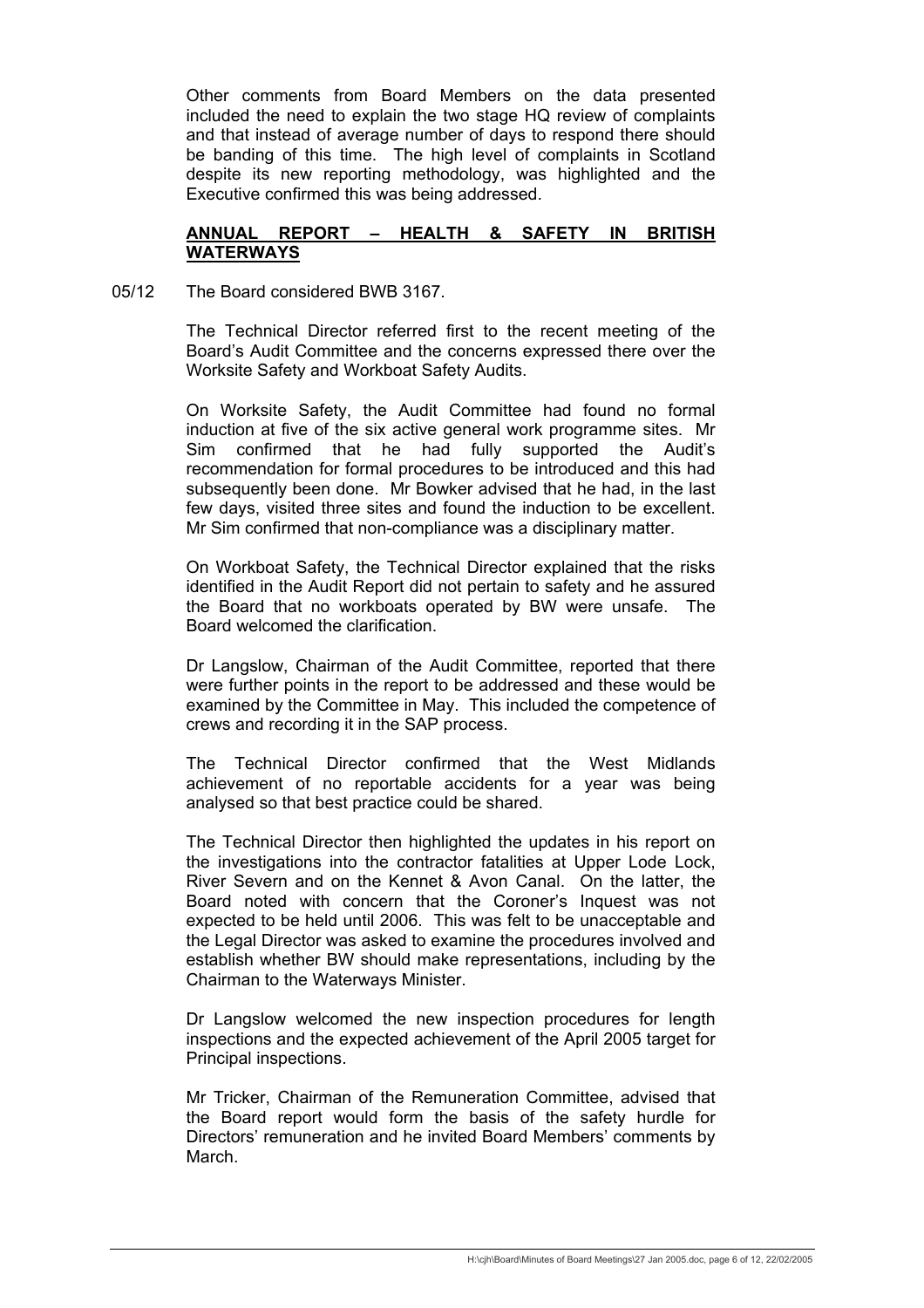# **END-TO-END REVIEW**

05/13 The Board considered BWB 3172.

 The Chairman advised that the Policy Review of British Waterways now presented to the Board was the final document. Board members' comments were invited on its recommendations with a view to informing BWs response to the document and the meetings with Ministers. Dr Greener added that the report should be taken in the round with any critical comments more than counterbalanced by the many positive recommendations. He commended the work of the Chief Executive and Finance Director as Members of the Committee in this regard.

 The Board identified the broad issues which could form the focus of review with Ministers. These were: -

- **(i)** the welcome inferences to be drawn from the Report's endorsement of the Board's vision;
- **(ii)** the risks of an overly short-term approach;
- **(iii)** the paramount importance of achieving an acceptable Corporate Governance letter;
- **(iv)** the implications of the report for the way the outputs from public consultation are presented.

 It was agreed that the Chairman, Chief Executive and Finance Director would develop this agenda in correspondence with Board Members. Similarly, they would liaise with Mr Darling and Dr Christie on an agenda for Scotland.

#### **STRATEGIC PLANNING GUIDANCE**

05/14 The Board received BWB 3171 confirming the update of the Strategic Planning Guidance following the discussion at the November Board Meeting. The Chief Executive advised that it only remained to add the context of the 3-Year Plan to the Guidance and it would then be copied to Board Members.

> A draft layout of Our Plan for the Future was also received together with a plan for communicating it to stakeholders.

#### **OPERATIONAL PROJECTS (BWB 3166)**

- 05/15 The following projects were approved:
	- **Llangollen Canal Phase II; repairs to Hampton Bank Embankment, Ellesmere £648k (Contingency)/£55k Risk Allocation;**
	- **Trent & Mersey Canal Derwent Mouth Lock £980k Arrears/ £178k Risk Allocation; [this was an increase on the authorisation at the previous Board Meeting]**

 The Executive Summaries of the following projects which had been agreed by Directors were noted: -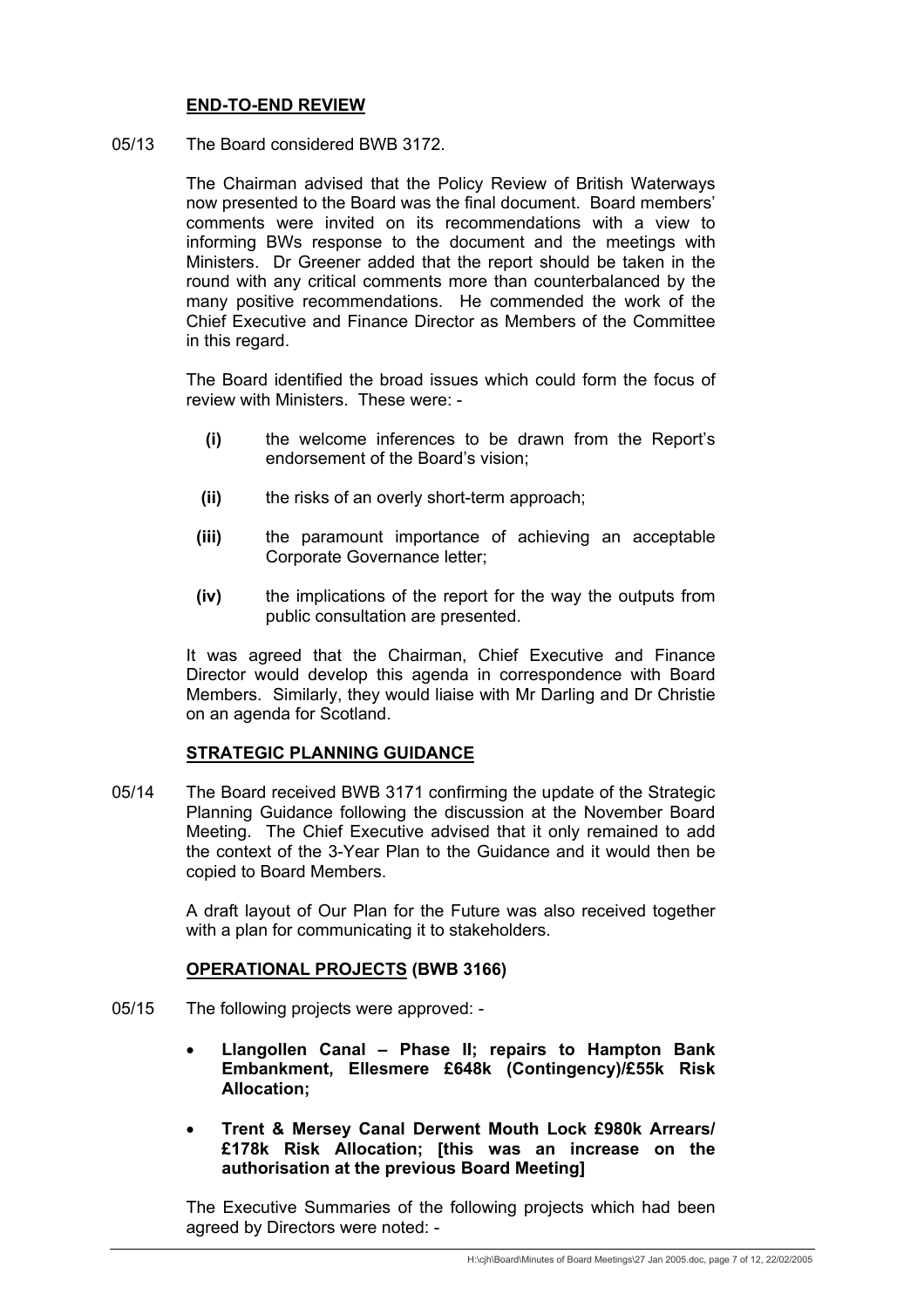- **Leeds & Liverpool Canal Culvert 140A Chorley £274k Arrears/£15k Risk Allocation;**
- **Kennet & Avon Bradford on Avon Visitor Improvements £367k (Make a Difference Funded)/£32k Risk Allocation;**
- **River Severn Upper Lode Lock Emergency Works £450k (Contingency and Arrears funded)/£50k Risk Allocation;**
- **Rochdale Canal Whitbrook Middle Culvert £447k (Reallocated Arrears funding)/£67k Risk Allocation;**
- **Bridgwater & Taunton Canal Culvert III, Bridgwater £467k Arrears/£156k Risk Allocation;**

Additionally, the Board reviewed progress reports on: -

- **Potential Acquisition of Middlehaven Dock Teesside;**
- **Restoration of the Cotswold & Droitwich Canal;**

 On the Cotswold Canal, the Board endorsed the arrangements to take the restoration up to Stage II at no cost to BW.

 The Board noted that in the event that it proceeded with the projects, BW would bear any unfunded elements of both the Droitwich and Cotswolds restorations. It was felt the implications of accepting this risk should be considered further in terms of achieving strategic business planning objectives and especially greater self-sufficiency and achieving the vision. Middlehaven was also relevant in this context. There would be a further discussion at the next Board Meeting.

#### **PENSION SCHEME DEFICIT**

05/16 The Board considered BWB 3169.

 [Declaration of interest was received from the Chairman, Ms Achmatowicz and Mrs Gordon as Directors of British Waterways Pension Trustees Limited. It was agreed they should remain and participate in the discussion].

 The Personnel Director recalled that Board members had been consulted on the adjustment to the financial assumptions to retain the deficit at £42m following an error in calculation by the Actuary. The adjustment had been accepted. In response to Ms Achmatowicz, the Finance Director confirmed he continued to be satisfied with the level of prudence.

 The Board approved the amended proposal for dealing with the £42m pension fund deficit as accepted by the Committee of Management.

 It was noted that the proposal would be considered by the Pension Fund Trustee Board at a special meeting arranged for 2 February 2005. Subject to Trustee approval, amendments to the Trust Deed and Rules would be prepared so that the changes could be implemented from 1<sup>st</sup> April 2005.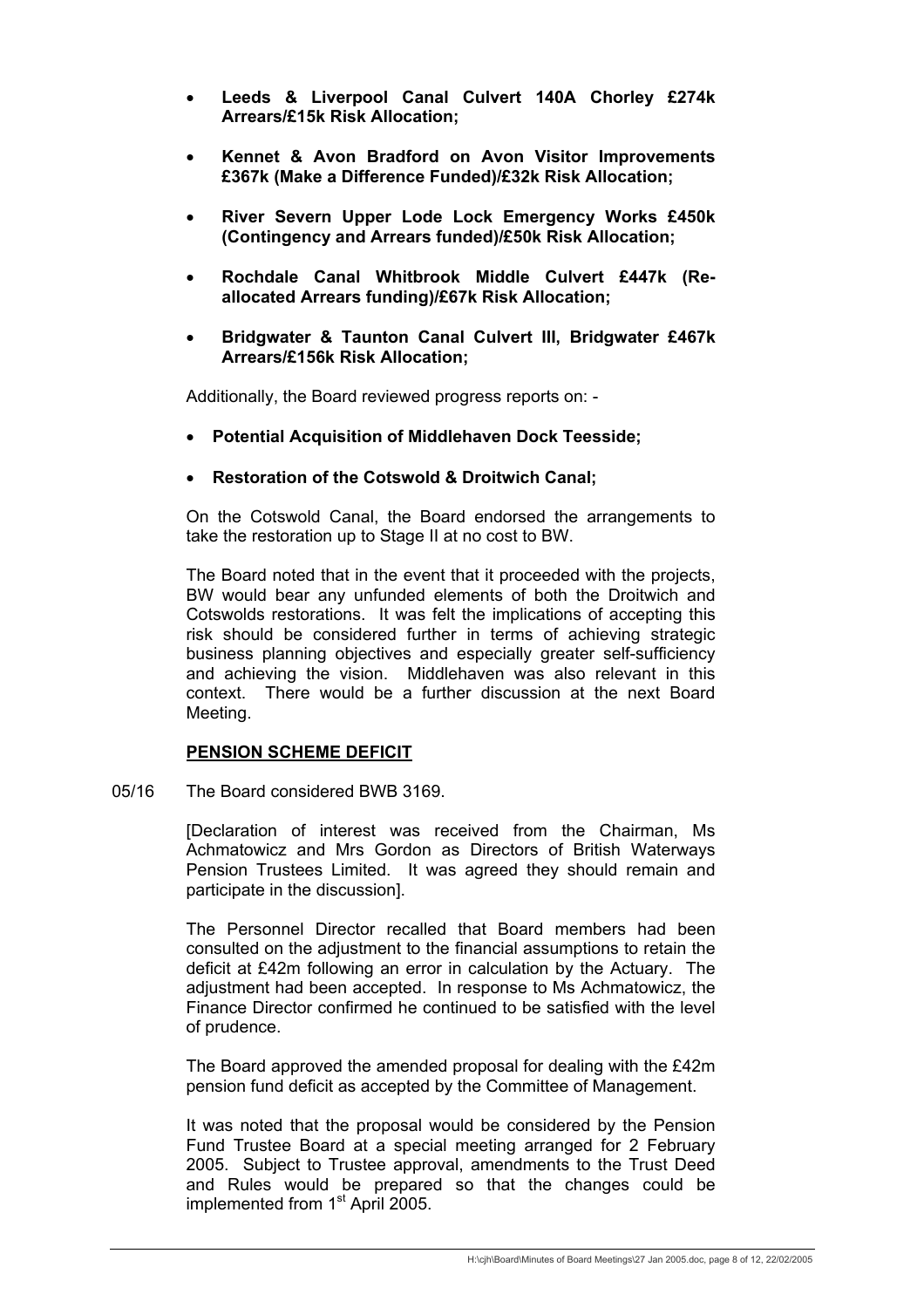# **WATERSCAPE – UPDATE & REVIEW**

05/17 The Board considered a report by the Marketing & Customer Service Director and the Finance Director, which it had requested at the previous meeting on the progress and strategic issues of its subsidiary, Waterscape. [BWB 3168].

> The Chief Executive commented that Waterscape was an important component of BW's strategy to introduce people to the waterways and in time contribute value. Initial progress had been good but there were risks and challenges ahead and the paper sought to address these.

> The Marketing & Customer Service Director then explained the basis of the review of options which the Waterscape team had undertaken and its conclusion that in-house operation, including bringing IT inhouse, was the right approach.

> Mr Salem highlighted two areas where BW could be of particular help to Waterscape These were integration (e.g. providing content and leads and promoting Waterscape) and securing improved relations with the trade as discussed earlier.

> The Board welcomed the recognition of and approach to challenges ahead. It was accepted that difficult decisions remained. It was felt that progress was best kept under review through the ventures quarterly reports and Ms Achmatowicz and Mr Bowker would continue to take a particular interest.

### **COMMERCIAL UPDATE & COMMERCIAL PROJECTS (BWB 3165)**

05/18 The Board noted progress on the 2004/05 investment and disposal strategy.

#### **Progress on Wood Wharf**

 [Mrs Gordon declared an interest in Ballymore as a previous employer. It was agreed she should remain and participate in the discussions].

- 05/19 On the basis of the report and further supporting comments from the Members of its Property Working Group, the Board approved: -
	- the selection of the consortium of Canary Wharf Group and Ballymore Properties Limited as the preferred bidder for the Wood Wharf Partnership;
	- delegation of the Final Business Case and sign off of the transaction before financial close to the Property Working Group of the Board;
	- the Chief Executive's proposals for the governance, management and resourcing of the proposed Wood Wharf Partnership, as included in the Board Report.

#### **Progress on WP5**

05/20 The Board noted progress and approved the increase in professional fees from £1 million previously agreed to £1.2 million.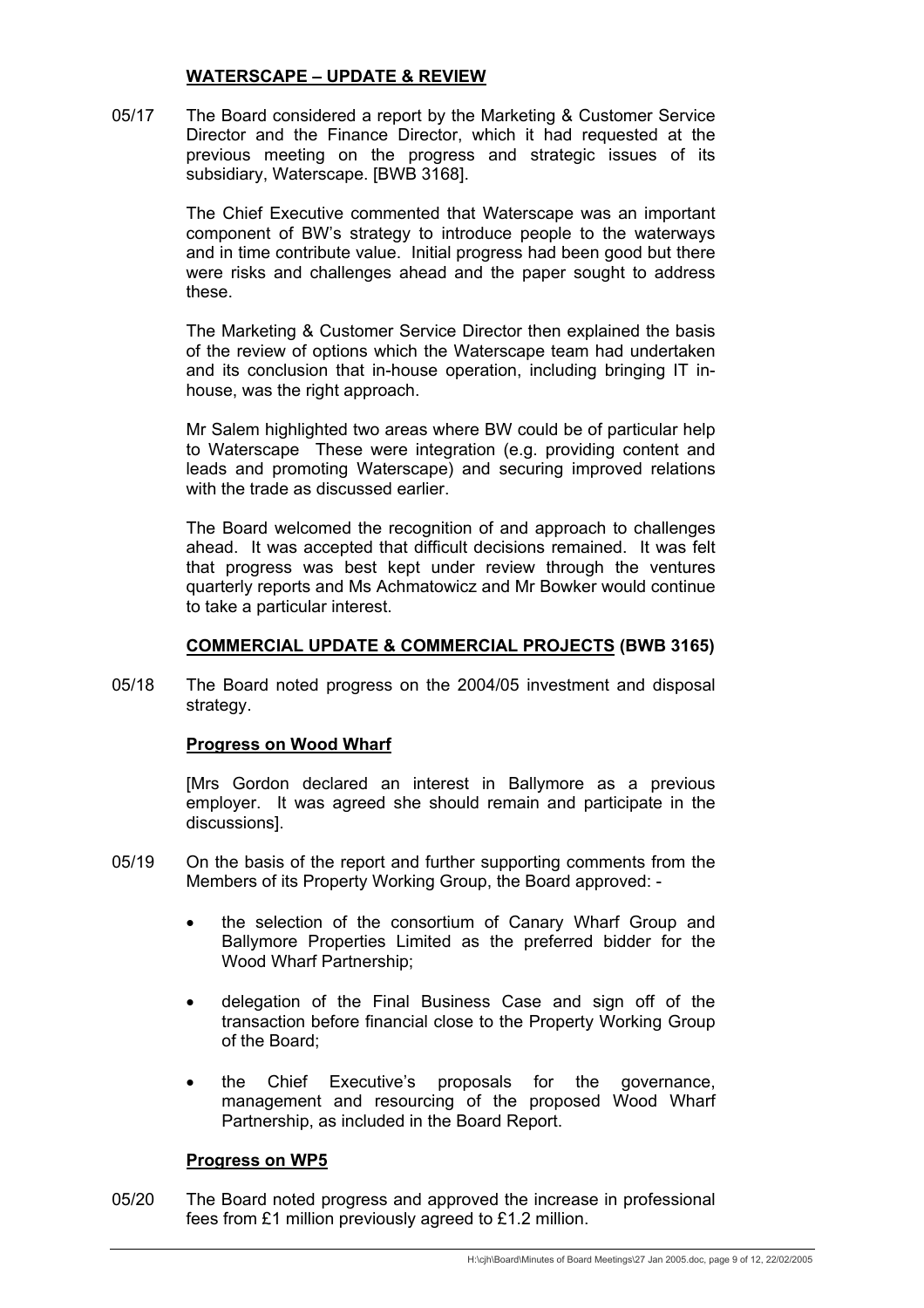The Chief Executive's recommendations for BW appointments to the Limited Liability Waterside Pub Partnership Board were agreed.

### **Progress on Other Projects**

 [Professor Fleming declared an interest through his consultancy in Weston Point, Gloucester Quays and Ellesmere Port It was agreed he should remain and participate in the discussion].

05/21 Progress was also noted on Weston Point, Gloucester Quays, Brentford and Edinburgh Quay.

#### **Projects for Approval/Noting**

- 05/22 The following projects were approved:
	- **Ellesmere Port** Variation in the existing 990 year lease to the Manchester Ship Canal and the disposal of the 122 acre freehold to Peel Holdings (parent company of MSCC);

[Text omitted as commercially confidential].

- **Brindley House** Disposal of Brindley House, Birmingham, on a 150-year lease plus overage; [Text omitted as commercially confidential]
- **Hale Wharf, Tottenham, Business Barges** contribution of £376k commercial capital in a £910k project (ERDF and LDA grants of £534k) to acquire and install four business barges at Hale Wharf, Tottenham.
- **Bowling Basin, Forth & Clyde Canal Regeneration of Bowling Basin** contribution of £485k commercial capital in a £1.12m project: £455k grant from ERDF and SE Dunbartonshire and £175k of core working funding.

 The Board noted that instead of the recommended freehold acquisition of **Tudor Industrial Estate Tyseley** a 999 year lease was now proposed on the same basis. An issue with the vendor and capital allowances had also arisen. It was agreed to delegate approval to the Property Working Group of the Board. [Text omitted as commercially confidential].

The following project was noted: -

• **Riverside and the Causeway, Bishops Stortford** – Disposal of c0.73 acres of land to Wilson Bowden Developments Limited. [Text omitted as commercially confidential].

### **SAP POST PROJECT APPRAISAL**

05/23 The Board considered BWB 3173 by the Finance Director.

 Richard Walsh, Head of Information Communications Technology, joined the meeting for this item. Together with the Finance Director, he reported on the successful delivery of the first two year stage of the SAP project to time and to budget.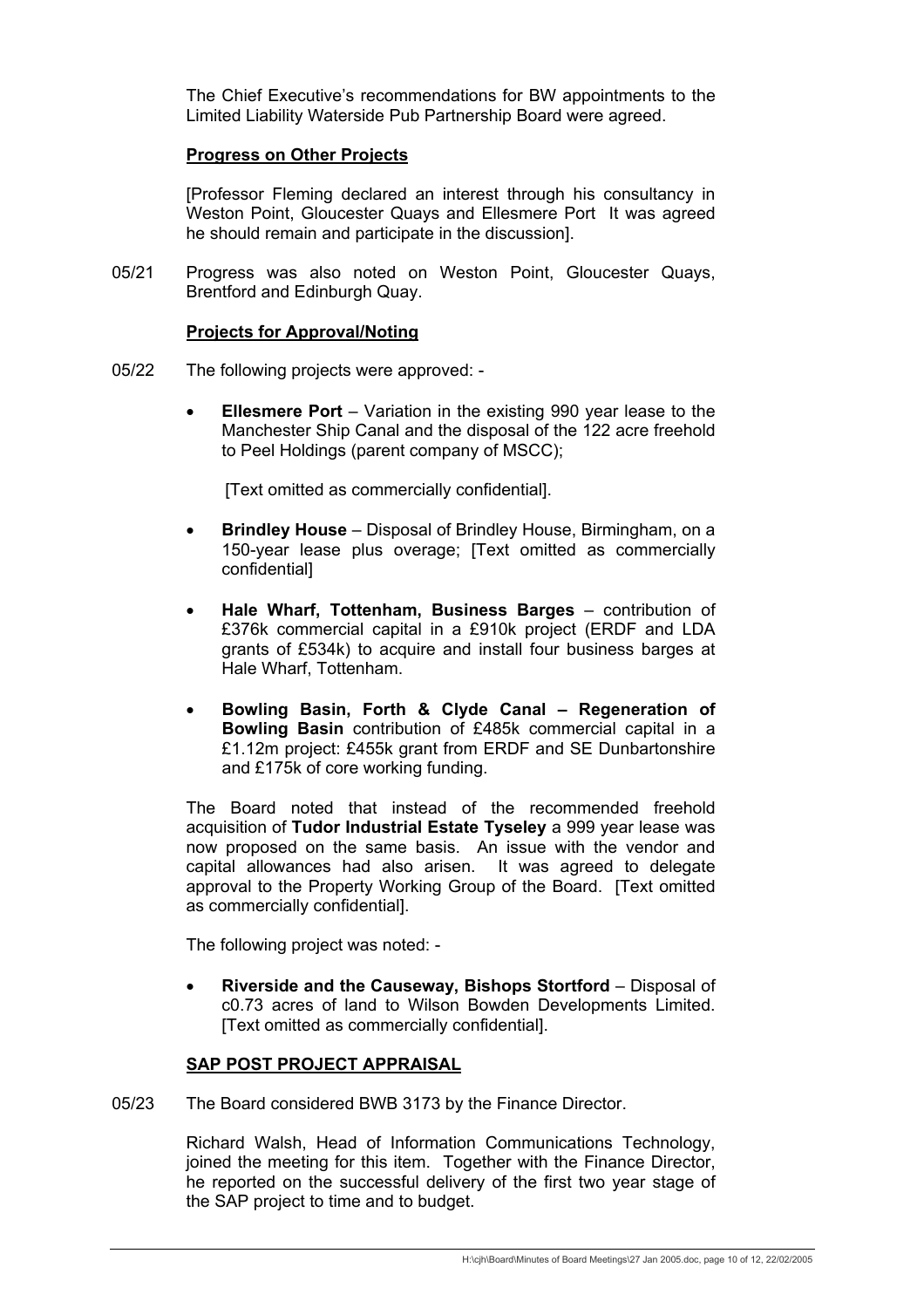Points highlighted included the successful turnaround of craft licensing after initial poor performance and the increased receptiveness of BW users to SAP. A problem with respect to the latter had been the number of casual users of SAP but their needs were now being addressed more effectively through training and support generally. A particular lesson had been to realise that the project was about people and to forge effective partnerships. The success of the relationship with the host provider. Logica, had been driven by co-operation and could not have been achieved by the contract alone.

 The Board welcomed the reports' findings. The project was an essential element of BW's ambition to become a model organisation. The progress to date was substantial and all involved, including Logica, should be congratulated on this.

 The Board noted the conclusions of the PPA and the re-forecast project IRRs as set out in BWB 3173.

 The principle of completing further bi-annual PPAs focused on benefit realisation was endorsed.

### **THE WATERWAYS TRUST**

05/24 The Board noted BWB 3170, the regular update on the progress of the Waterways Trust and its contract to provide services to BW.

### **AUDIT COMMITTEE**

05/25 Dr Langslow, Chairman of the Audit Committee reported that the principal topics reviewed at its meeting on 19 January 2005 had been reported earlier in the meeting i.e. BWML Protocol and Safety Audits. The Minutes of the Audit Committee Meeting would be submitted to the next Board Meeting.

#### **SEAL REGISTER**

05/26 The Seal Register showing that document nos. 17,673 to 17,802 had been sealed since the last meeting of the Board was received.

# **OTHER BUSINESS**

#### **Sharpness Docks**

05/27 Professor Fleming referred to two issues arising from the Board's visit to Sharpness Docks the previous day.

> He noted that BW owned and operated a number of docks and harbours. These were covered by separate legislation and he asked to be assured that BW was in full compliance.

> Confirmation was given by the Executive that the Sharpness Harbour Jetties project would be completed in 2005/06.

#### **Board Visit**

05/28 The Board thanked Mr Lancaster for the arrangements for the BW Visit the previous day and the productive meeting with local BW staff.